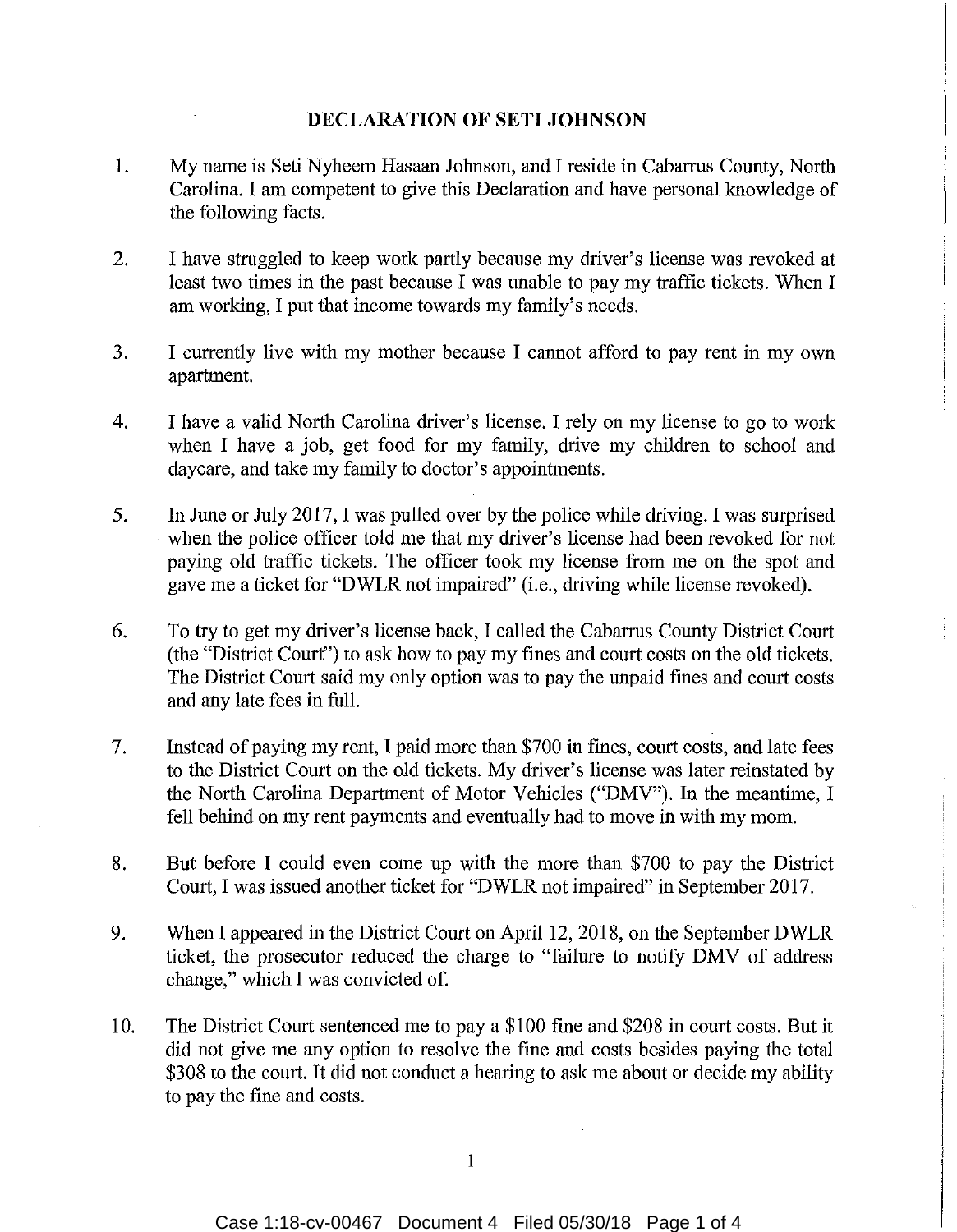- 11. The District Court gave me a Bill of Costs that states "total monies owed" are due "within 40 days" and that my license will be suspended if I do not pay in full.
- 12. The prosecutor, however, told me that I had to pay \$100 that day or my license would be revoked. Although I had just lost my job and had less than \$300 to my name, I scraped together \$100 to pay the court that day because I was afraid to lose my license again. However, because I did not pay the full \$308 that day, the court charged me an additional \$20 "installment plan and set up fee," even though the Bill of Costs says the entire amount is due within 40 days.
- 13. The remaining \$228 is due May 22, 2018, but I will not able to pay it because I do not have the money and just secured a new job through a temp agency. I worry my driver's license will soon be revoked.
- 14. I hope to start working soon, but I do not believe I will be able to pay off the \$228 within sixty days of May 22 because I have a lot of unpaid bills that my first paychecks will need to go to, including an overdue mechanic bill for repairs to my truck so that I can pass inspection and get insurance, cell phone bill, and approximately \$2,000 in back rent. My children also have immediate needs like diapers, clothes, and shoes.
- 15. The DMV has not told me anything about how to keep my driver's license.
- 16. If my driver's license is revoked, I will not be able to drive to work, get food for my family, take my children to school and daycare, or take my family to doctor's appointments.
- 17. My license has been revoked approximately two other times for failure to pay traffic tickets that I could not pay by the due date because I did not have the money. The only option I was given to get my license back was to pay the tickets. I eventually paid off the tickets after the due dates and got my license back but struggled to make the payments, and had to sacrifice things like paying my rent, and buying necessities for myself and my children.
- 18. I am participating in this lawsuit to stop my driver's license from being revoked simply because I cannot pay my fine and court costs. I value taking care of my responsibilities. But that is hard to do when I am required to pay hundreds of dollars in fines and court costs, and my driver's license is revoked when I do not have the money to pay. I also want to help the people in my neighborhood and community, many of whom are repeatedly pulled over and ticketed, and have ended up in a similar situation as me. No one should have to live with the burden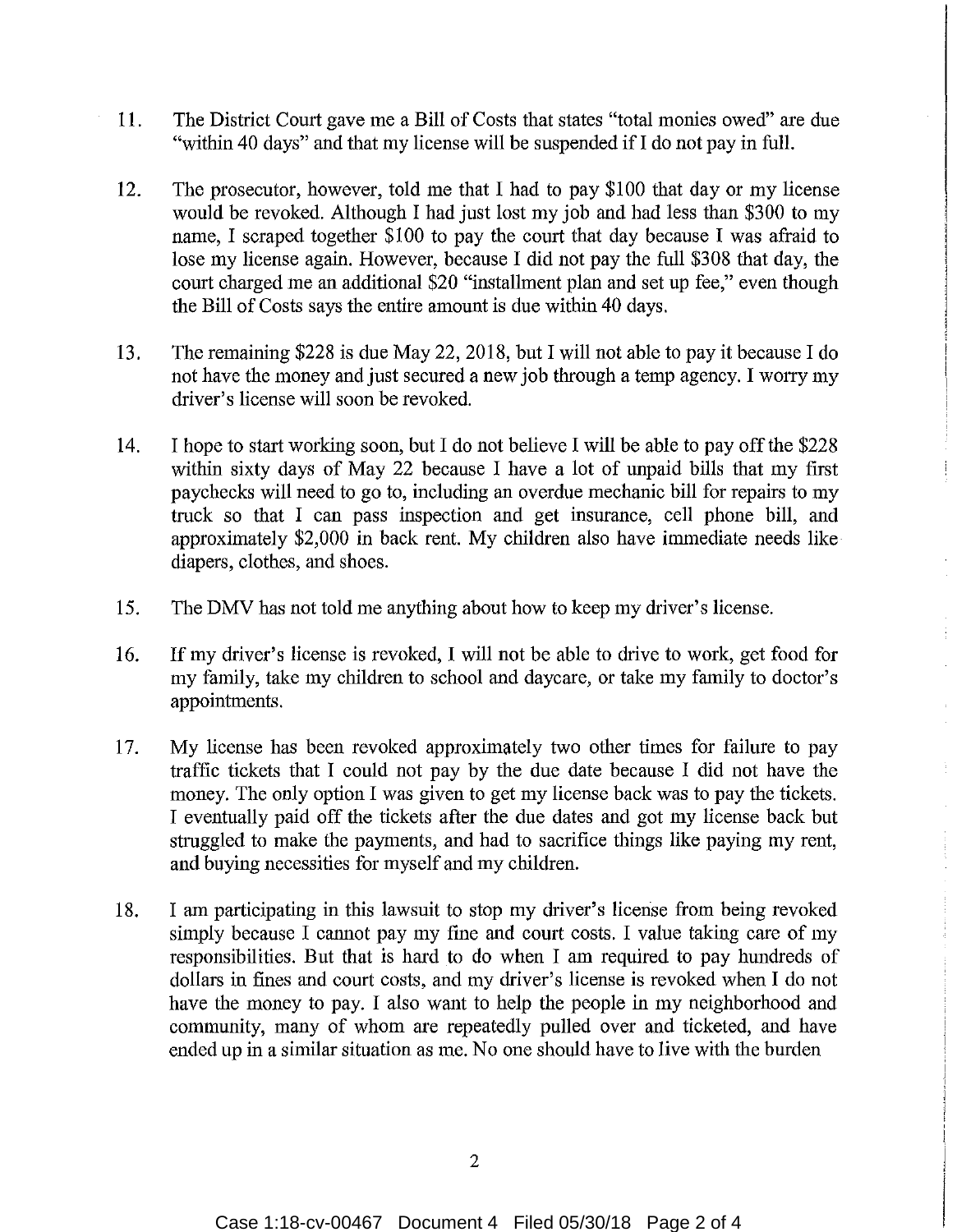of their license being revoked simply because they cannot pay off their traffic tickets.

I declare under penalty of perjury that the foregoing is true and correct.

EXECUTED this 16th day of May, 2018.

Seti Johnson

Seti Nyheem Hasaan Johnson